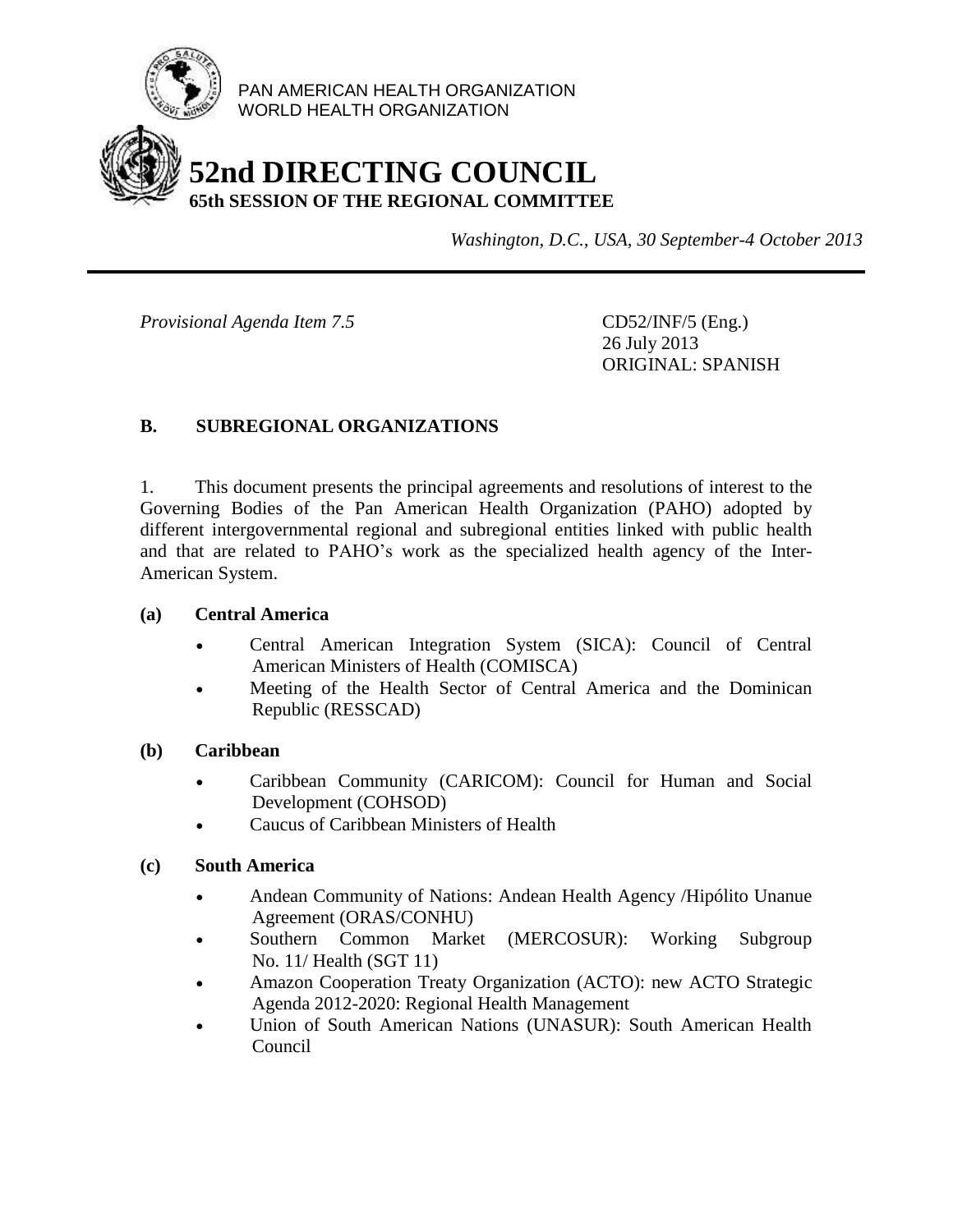**Resolutions and Agreements on Health Matters Adopted by Subregional Integration Entities** <sup>1</sup> **and Related to PAHO Activities**

### **(a) CENTRAL AMERICA**

*Central American Integration System (SICA): Council of Ministers of Health of Central America and the Dominican Republic (COMISCA)*<sup>2</sup>

2. The Council of Ministers of Health of Central America and the Dominican Republic (COMISCA) of the Central American Integration System (SICA) is the forum that brings together the Ministers and Ministries of Health. The Pan American Health Organization/World Health Organization (PAHO/WHO) participates in the regular meetings of the Council by invitation of the Executive Secretariat of COMISCA as the lead agency in health matters in the Region and because of the technical assistance it provides in the thematic Technical Commissions (Technical Commission on Pharmaceuticals, Human Resources, Chronic Noncommunicable Diseases, and Cancer; Technical Commission on Surveillance in Health and Information Systems; and the Regional Coordinating Mechanism on HIV/AIDS). Furthermore, PAHO/WHO has a permanent representative on the Executive Committee for Implementation of the Health Plan for Central America and the Dominican Republic (CEIP) and on the Advisory Committee of the Technical Commission on Surveillance in Health and Information Systems.

3. COMISCA holds regular sessions twice a year in the countries that hold the presidency *pro tempore*. The last regular meeting of COMISCA (XXXVII Regular Meeting of COMISCA, 3-4 December 2012) was held in the city of Managua (Nicaragua), the country that held the presidency *pro tempore* during the second half of 2012.

4. It should be noted that a special session of COMISCA was held on 22 February 2013 in the city of San José (Costa Rica), the country that holds the presidency *pro tempore* during the first half of 2013. At that time, the procedure for rotation of the COMISCA Executive Secretariat was presented and approved, as were the adjustments made by the Executive Committee to the 2013-2015 Health Plan and to the 2013 Annual Operating Plan for implementation of the Health Plan. The XXXVIII Regular Meeting of COMISCA took place in the city of San José (Costa Rica) from 27 June to 28 June.

5. PAHO/WHO also participates in the Central American System within the framework of the Mesoamerican Integration and Development Project, which is governed by the mandates arising from the Summit of Heads of State and of Government of the Tuxtla Dialogue and Consensus-building Mechanism. The project has an Executive

 $\overline{\phantom{a}}$ 

 $1$  The meetings considered are the latest ones held within the framework of subregional bodies linked with health up to 31 July 2013.

<sup>&</sup>lt;sup>2</sup> Link to information on COMISCA[: http://www.sica.int/comisca/.](http://www.sica.int/comisca/)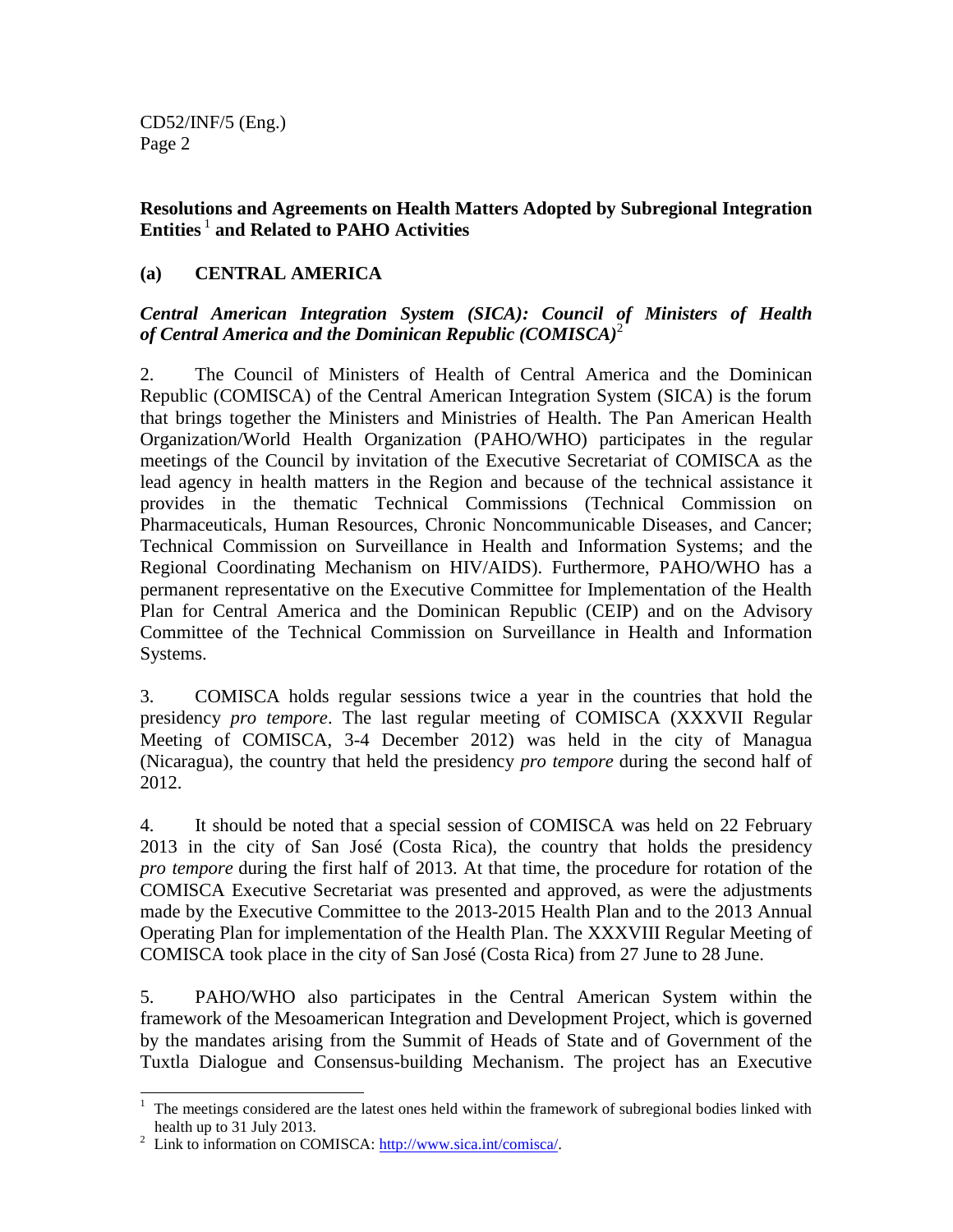Board (with permanent headquarters in El Salvador) and an Inter-institutional Technical Group (GTI), in which PAHO participates together with other partners to coordinate actions with the different initiatives in the Mesoamerican Project. PAHO/WHO does not receive or implement resources to finance the Master Plans, but does contribute a technical perspective to guide interventions in health in order to ensure that they are coherent with regional and global methods and goals.

| <b>Central American Integration System</b><br>XXXVIII Regular Meeting of the Council of Ministers of Health of Central America and<br>the Dominican Republic<br>City of San José (Costa Rica), 27-28 June 2013                                              |                                                                                                                                                                                                                                                                                                                            |  |
|-------------------------------------------------------------------------------------------------------------------------------------------------------------------------------------------------------------------------------------------------------------|----------------------------------------------------------------------------------------------------------------------------------------------------------------------------------------------------------------------------------------------------------------------------------------------------------------------------|--|
| <b>Items approved by COMISCA</b>                                                                                                                                                                                                                            | <b>Relation to PAHO activities</b>                                                                                                                                                                                                                                                                                         |  |
| Sustainability strategy for the comprehensive<br>response to HIV – Report of the Regional<br><b>Coordination Mechanism</b><br>Progress on the 2nd Central American Diploma<br>in Monitoring and Evaluation for Policy and<br>Program Management of HIV/AIDS | Linked with HIV/AIDS technical programs.<br>Linked with the Progress Report on the PAHO<br>Regional Strategic Plan for HIV/AIDS/STI,<br>2006-2015: Mid-term Evaluation (Document<br>CSP28/INF/3(D) [2012]).<br>Linked with the technical program on health<br>and laboratory services and the technical<br>program on HIV. |  |
|                                                                                                                                                                                                                                                             | Linked with Strengthening National<br>Regulatory Authorities for Medicines and<br>Biologicals, (Resolution CD50.R9 [2010]).                                                                                                                                                                                                |  |
| Joint negotiations on medicines                                                                                                                                                                                                                             | Linked with the Regional Revolving Fund for<br>Strategic Public Health Supplies.<br>Linked with the technical program on Drugs                                                                                                                                                                                             |  |
|                                                                                                                                                                                                                                                             | and Health Technologies.<br>Regional Platform on Access and Innovation<br>for Health Technologies (2012).                                                                                                                                                                                                                  |  |
|                                                                                                                                                                                                                                                             | Linked with Health Technology Assessment<br>and Incorporation into Health Systems<br>(Document CSP28/11 and Resolution<br>CSP28.R9 [2012]).                                                                                                                                                                                |  |
| Risk Management in Health-CTEGERS                                                                                                                                                                                                                           | Linked with the program on emergency<br>preparedness and disaster relief.                                                                                                                                                                                                                                                  |  |
|                                                                                                                                                                                                                                                             | Linked with the Coordination of International<br>Humanitarian Assistance in Health in Case of<br>Disasters (Document CSP28/13 and<br>Resolution CSP28.R19 [2012]).                                                                                                                                                         |  |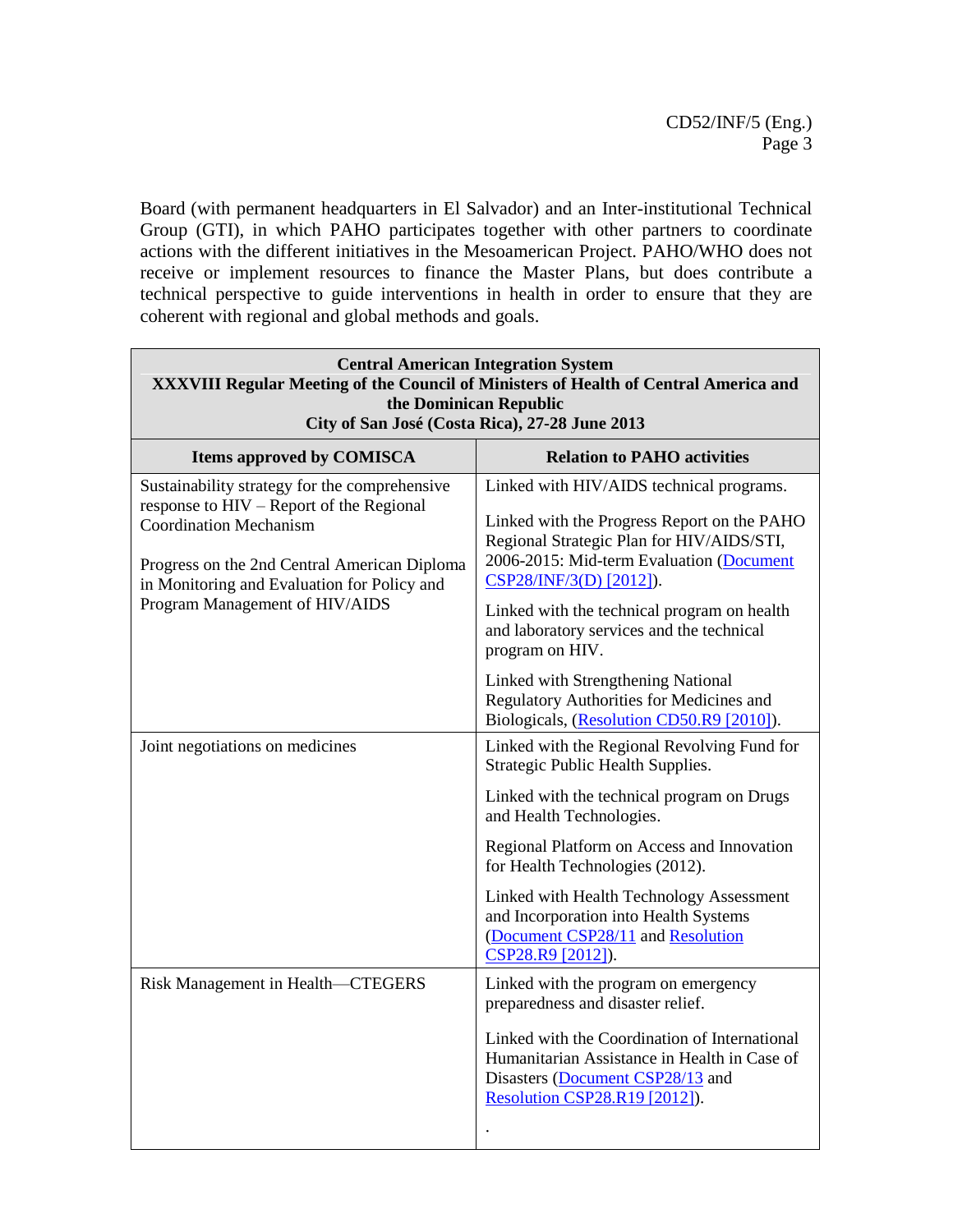$\overline{\Gamma}$ 

| <b>Central American Integration System</b><br><b>XXXVIII Regular Meeting of the Council of Ministers of Health of Central America and</b><br>the Dominican Republic<br>City of San José (Costa Rica), 27-28 June 2013 |                                                                                                                                                                                                                                                                                                                                                                    |
|-----------------------------------------------------------------------------------------------------------------------------------------------------------------------------------------------------------------------|--------------------------------------------------------------------------------------------------------------------------------------------------------------------------------------------------------------------------------------------------------------------------------------------------------------------------------------------------------------------|
| <b>Items approved by COMISCA</b>                                                                                                                                                                                      | <b>Relation to PAHO activities</b>                                                                                                                                                                                                                                                                                                                                 |
| Elimination of malaria in Mesoamerica and<br>Hispaniola                                                                                                                                                               | Linked with the Strategy and Plan of Action on<br>Malaria (Document CD51/11 [2011]).<br>Linked with the initiative for the Elimination<br>of Neglected Diseases and Other Poverty-<br>related Infections (Document CD49/9 [2009]).<br>Linked with Integrated Vector Management: a<br>Comprehensive Response to Vector-borne<br>Diseases (Document CD48/13 [2008]). |
| Mesoamerican Public Health System                                                                                                                                                                                     | Linked with the technical program for<br>subregional health cooperation.                                                                                                                                                                                                                                                                                           |
| Cooperation to strengthen national<br>capabilities-IHR                                                                                                                                                                | Linked with Health Technology Assessment<br>and Incorporation into Health Systems<br>(Document CSP28/11 and Resolution<br>CSP28.R9 [2012]).                                                                                                                                                                                                                        |
| Chronic kidney disease                                                                                                                                                                                                | Linked with the Strategy for the Prevention<br>and Control of Noncommunicable Diseases,<br>2012-2025 (Document CSP28/9 and<br><b>Resolution CSP28.R13 [2012]).</b>                                                                                                                                                                                                 |
|                                                                                                                                                                                                                       | Linked with the Pan American Forum for<br>Action on Noncommunicable Diseases (2012).<br>Linked with the Report on the United Nations<br>High-level Meeting of the General Assembly<br>on the Prevention and Control of<br>Noncommunicable Diseases (Document                                                                                                       |
|                                                                                                                                                                                                                       | <u>CD51/INF/4 [2011]</u> ).<br>Linked with the Regional Strategy and Plan of<br>Action for an Integrated Approach to the<br>Prevention and Control of Chronic Diseases,<br>including Diet, Physical Activity, and Health<br>(Resolution CD47.R9 [2006]).                                                                                                           |
| Central American survey of health and working<br>conditions (ECCTS)                                                                                                                                                   | Linked with the technical program on workers'<br>health.                                                                                                                                                                                                                                                                                                           |
|                                                                                                                                                                                                                       | Linked with the Regional Plan of Action on<br>Workers' Health (May 2001).                                                                                                                                                                                                                                                                                          |

٦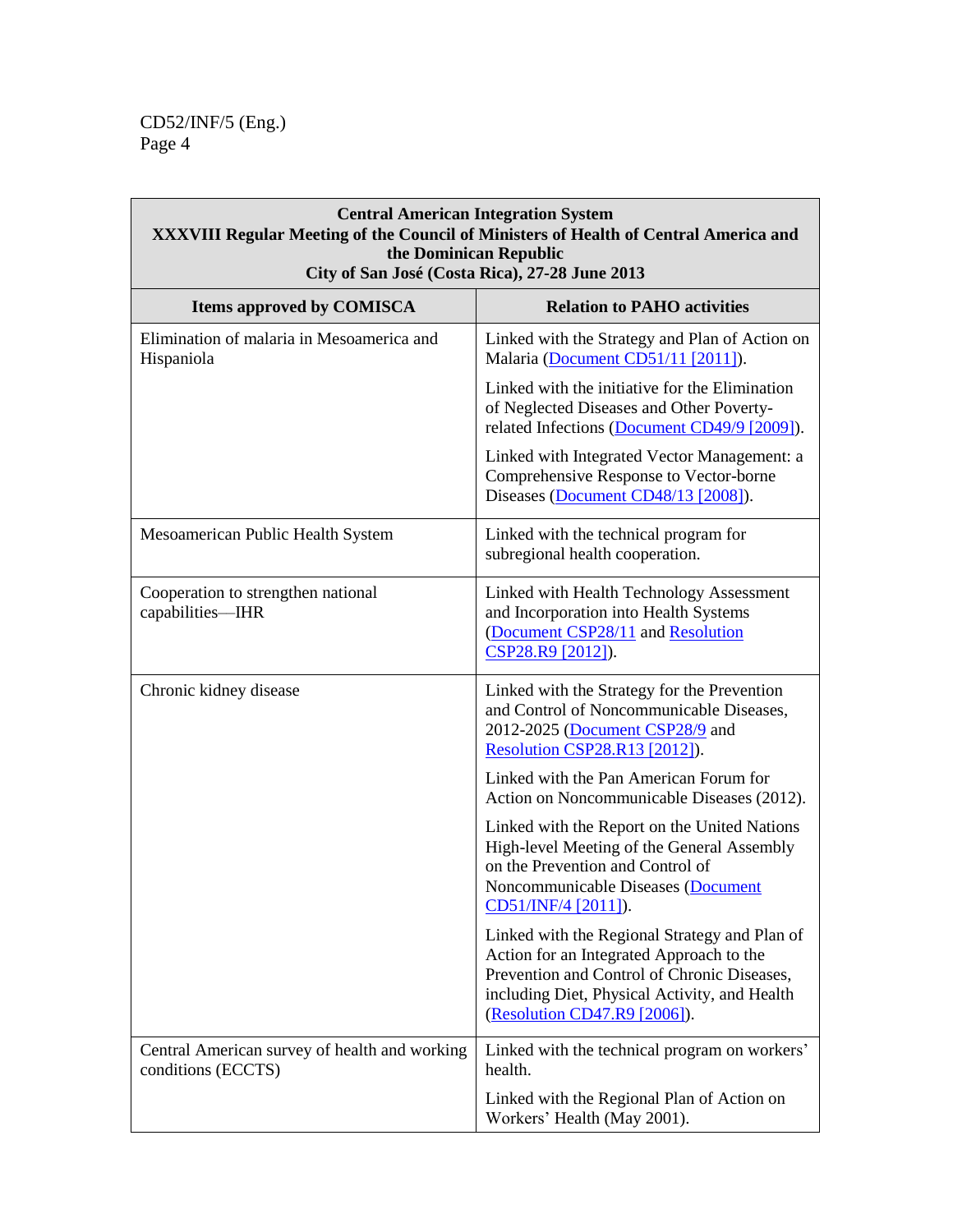#### **Central American Integration System XXXVIII Regular Meeting of the Council of Ministers of Health of Central America and the Dominican Republic City of San José (Costa Rica), 27-28 June 2013**

| <b>Items approved by COMISCA</b>                                                                         | <b>Relation to PAHO activities</b>                                                                                                                                |
|----------------------------------------------------------------------------------------------------------|-------------------------------------------------------------------------------------------------------------------------------------------------------------------|
| Neglected diseases                                                                                       | Linked with the initiative for the Elimination<br>of Neglected Diseases and Other Poverty-<br>related Infections (Document CD49/9 [2009]).                        |
| Prevention and control of micronutrient<br>deficiencies in Central America and the<br>Dominican Republic | Linked with the Regional Strategy and Plan of<br>Action on Nutrition in Health and<br>Development 2006-2015: Mid-term Review<br>(Document CSP28/INF/3(C) [2012]). |
| Food safety and nutrition policy                                                                         | Linked with the Regional Strategy and Plan of<br>Action on Nutrition in Health and<br>Development 2006-2015: Mid-term Review<br>(Document CSP28/INF/3(C) [2012]). |
| Obesity: a public health problem                                                                         | Linked with the Regional Strategy and Plan of<br>Action on Nutrition in Health and<br>Development 2006-2015: Mid-term Review<br>(Document CSP28/INF/3(C) [2012]). |
|                                                                                                          | Linked with the Pan American Alliance on<br>Nutrition and Development for the<br>Achievement of the Millennium Development<br>Goals.                              |
| Mental health                                                                                            | Linked with the Strategy and Plan of Action on<br>Mental Health (Resolution CD49.R17 [2009]).                                                                     |
| Donation and transplantation of human organs<br>and tissues                                              | Linked with the Policy Framework for Human<br>Organ Donation and Transplantation<br>(Resolution CD49.R18 [2009]).                                                 |

### *Meeting of the Health Sector of Central America and the Dominican Republic (RESSCAD)*<sup>3</sup>

6. The Ministers of Health of Central America and the Dominican Republic participate along with the social security and water and sanitation institutions in the Meeting of the Health Sector of Central America and the Dominican Republic

 $\overline{\phantom{a}}$ <sup>3</sup> Link to information on RESSCAD: [http://new.paho.org/resscad/.](http://new.paho.org/resscad/)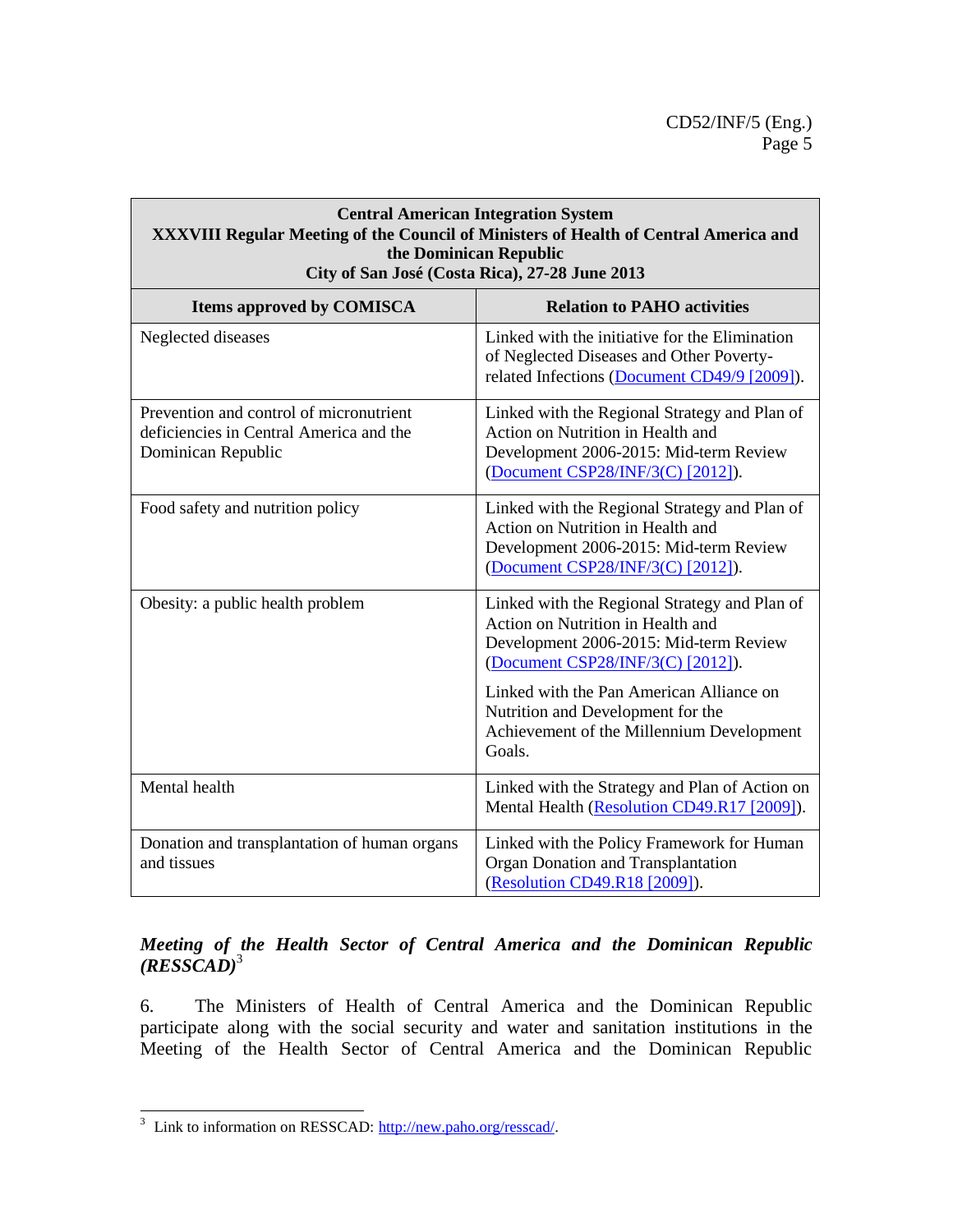(RESSCAD). PAHO serves as the Technical Secretariat for this forum. Meetings are held once a year. In 2013, the XXIX RESSCAD was held from 16 to 18 July in Guatemala.

| <b>RESSCAD</b><br><b>XXIX Meeting of the Health Sector of Central America and the Dominican Republic</b><br>Antigua (Guatemala) 16-18 July 2013 |                                                                                                                                                                                                      |
|-------------------------------------------------------------------------------------------------------------------------------------------------|------------------------------------------------------------------------------------------------------------------------------------------------------------------------------------------------------|
| <b>Agreements adopted by RESSCAD</b>                                                                                                            | <b>Relation to PAHO activities</b>                                                                                                                                                                   |
| Governance and access to water with a human<br>rights approach                                                                                  | Linked with the technical program on<br>sustainable development and environmental<br>health.                                                                                                         |
|                                                                                                                                                 | Linked with the Health and Human Rights<br>(Resolution CD50.R8 [2010]) and Health,<br>Human Security, and Well-being (Resolution<br>CD50.R16 [2010]).                                                |
| The drug addiction situation in the Hemisphere<br>and its impact on Central America                                                             | Linked with the Memorandum of<br>Understanding signed between the OAS and<br>PAHO to cooperate in reducing the demand for<br>illicit drugs in the countries of the Americas<br>(May 2012).           |
| Medicines and health technologies: regulation,<br>national drug authorities, and access                                                         | Linked with Health Technology Assessment<br>and Incorporation into Health Systems<br>(Document CSP28/11 and Resolution<br>CSP28.R9 [2012]).                                                          |
|                                                                                                                                                 | Linked with Strengthening National<br>Regulatory Authorities for Medicines and<br>Biologicals (Resolution CD50.R9 [2010]).                                                                           |
|                                                                                                                                                 | Linked with the progress report on the<br>Implementation of the Global Strategy and<br>Plan of Action on Public Health, Innovation,<br>and Intellectual Property (Document<br>CD51/INF/5(B) [2011]). |
| Toward the Elimination of Neglected<br>Infectious Diseases (NIDs) in Central America<br>and the Dominican Republic                              | Linked with the initiative for the Elimination<br>of Neglected Diseases and Other Poverty-<br>related Infections (Document CD49/9 [2009]).                                                           |
| Equity in health through primary health care<br>interventions that impact social determinants                                                   | Linked with the Strategy for Health Personnel<br>Competency Development in<br>Primary Health Care-based Health Systems<br>(Resolution CD50.R7 [2010]).                                               |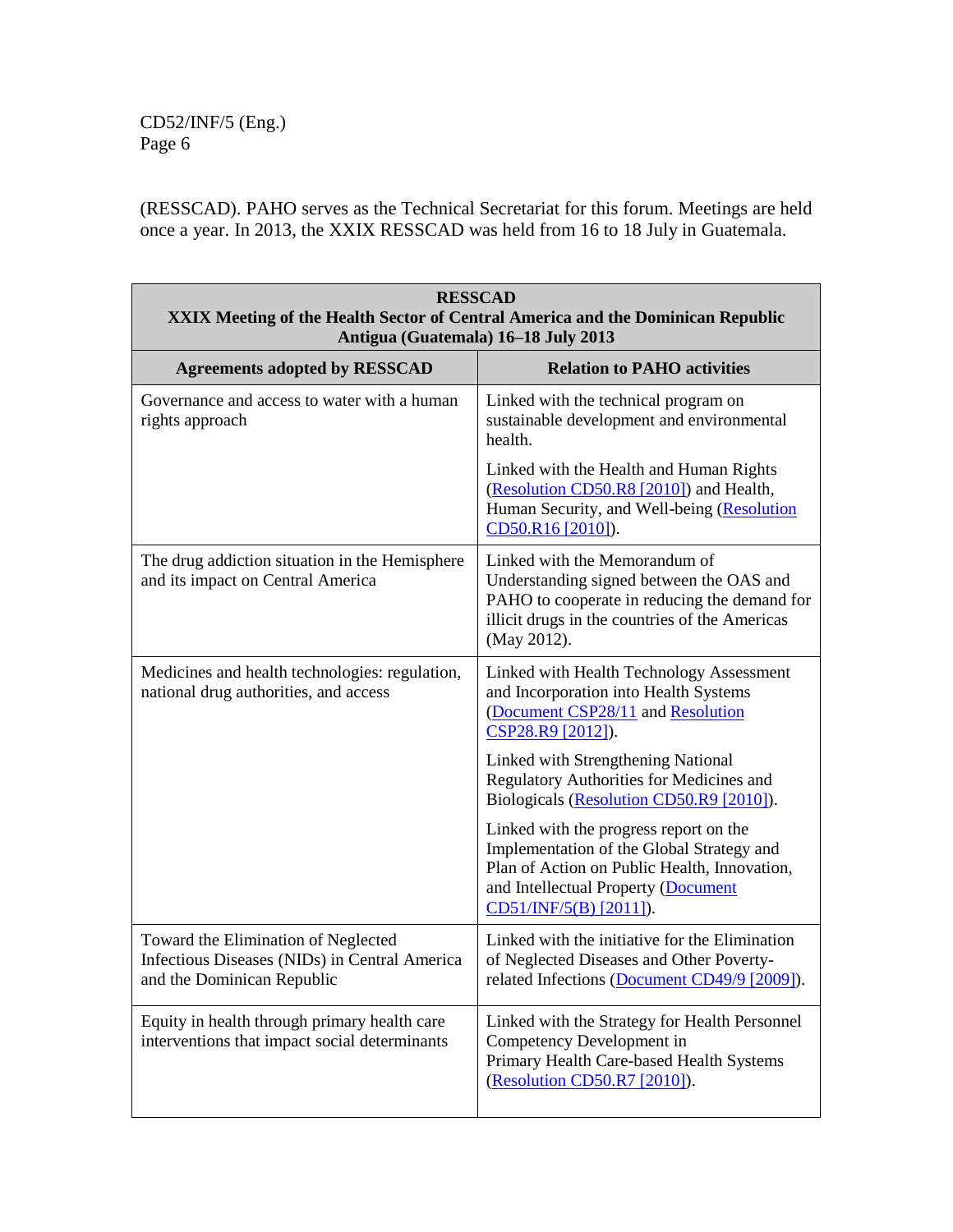| <b>RESSCAD</b><br><b>XXIX Meeting of the Health Sector of Central America and the Dominican Republic</b><br>Antigua (Guatemala) 16-18 July 2013 |                                                                                                                                                                                                                                                                          |
|-------------------------------------------------------------------------------------------------------------------------------------------------|--------------------------------------------------------------------------------------------------------------------------------------------------------------------------------------------------------------------------------------------------------------------------|
| <b>Agreements adopted by RESSCAD</b>                                                                                                            | <b>Relation to PAHO activities</b>                                                                                                                                                                                                                                       |
| Emergency medical care for persons in transit<br>insured by social security institutions in Central<br>America and the Dominican Republic       | Linked with: Health and Tourism (Document<br>CD49/15 and Resolution CD49.R20 [2009]).<br>Linked with the strategies promoted by the<br>Organization for the study of health services<br>and systems, health economics, and the<br>extension of social health protection. |
|                                                                                                                                                 | Linked with the Strategy for Health Personnel<br>Competency Development in<br>Primary Health Care-based Health Systems<br>(Resolution CD50.R7 [2010]).                                                                                                                   |
| Chronic kidney disease from non-traditional<br>causes (CKDnT)                                                                                   | Linked with the Strategy for the Prevention<br>and Control of Noncommunicable Diseases<br>(Document CSP28/9 and Resolution<br>CSP28.R13 [2012]).                                                                                                                         |
|                                                                                                                                                 | Linked with the Pan American Forum for<br>Action on NCDs (2012).                                                                                                                                                                                                         |
|                                                                                                                                                 | Linked with the Report on the United Nations<br>High-level Meeting of the General Assembly<br>on the Prevention and Control of<br>Noncommunicable Diseases (Document<br>CD51/INF/4 [2011]).                                                                              |
|                                                                                                                                                 | Linked with the Regional Strategy and Plan of<br>Action for an Integrated Approach to the<br>Prevention and Control of Chronic Diseases,<br>including Diet, Physical Activity, and Health<br>(Resolution CD47.R9 [2006]).                                                |

# **(b) CARIBBEAN**

### *Caribbean Community (CARICOM): Council for Human and Social Development (COHSOD)*

7. Within the framework of CARICOM, the Ministers of Health meet in regular sessions in the Council for Human and Social Development (COHSOD). PAHO participates in this forum as the technical advisory agency on health. The last regular meeting was held in July 2012 in Providence (Guyana).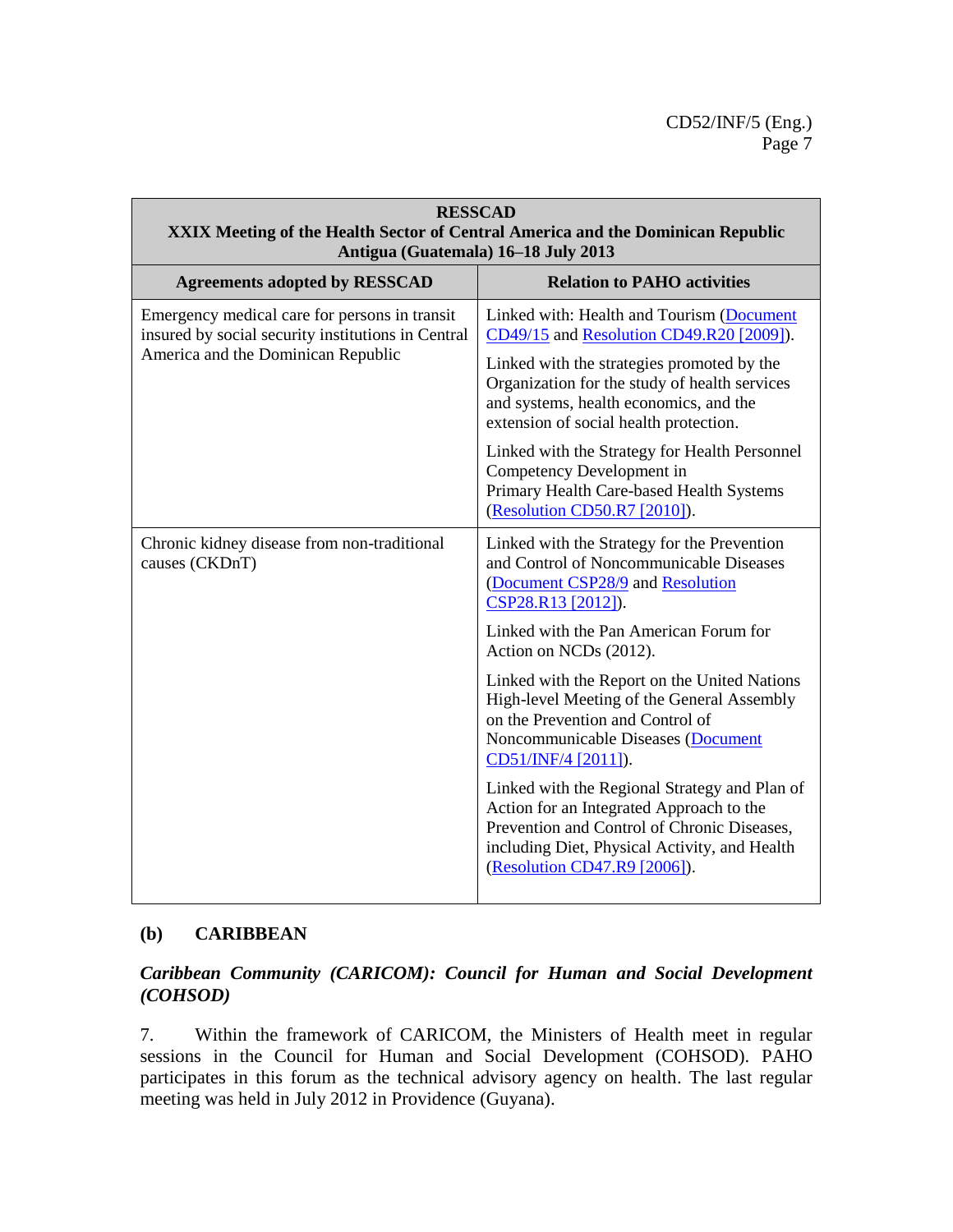$\mathbb{F}$ 

| <b>CARICOM</b><br>Twenty-third Meeting of the Council for Human and Social Development (COHSOD)<br>Providence (Guyana), 10-11 July 2012<br>"Childhood and Youth" |                                                                                                                                                                                                                           |
|------------------------------------------------------------------------------------------------------------------------------------------------------------------|---------------------------------------------------------------------------------------------------------------------------------------------------------------------------------------------------------------------------|
| Main items addressed by COHSOD                                                                                                                                   | <b>Relation to PAHO activities</b>                                                                                                                                                                                        |
| Integrated agenda for children and youth                                                                                                                         | Linked with Health and Human Rights<br>(Resolution CD50.R8 [2010]) and Health,<br>Human Security, and Well-being (CD50.R16)<br>$[2010]$ ).                                                                                |
|                                                                                                                                                                  | Linked with the Strategy and the Plan of<br>Action for Integrated Child Health<br>(Document CSP28/10 and Resolution<br>CSP28.R20 [2012]).                                                                                 |
| Regional Framework for the Action on the<br>subject of childhood                                                                                                 | Linked with the Strategy and Plan of Action<br>for Integrated Child Health (Document<br>CSP28/10 and Resolution CSP28.R20<br>$[2012]$ .                                                                                   |
| Violence against boys, girls, and young people                                                                                                                   | Linked with Health and Human Rights<br>(Resolution CD50.R8 [2010]) and on Health,<br>Human Security, and Well-being (Resolution<br>CD50.R16 [2010]).                                                                      |
|                                                                                                                                                                  | Linked with the Strategy and the Plan of<br>Action for Integrated Child Health<br>(Document CSP28/10 and Resolution<br>CSP28.R20 [2012]).                                                                                 |
|                                                                                                                                                                  | Linked with the Plan of Action on<br>Adolescent and Youth Health (Resolution<br>CD49.R14 [2009]).                                                                                                                         |
|                                                                                                                                                                  | Linked with the program on gender and<br>health.                                                                                                                                                                          |
| Health hazards in boys, girls, and adolescents                                                                                                                   | Linked with the technical programs on health<br>promotion and adolescent health.                                                                                                                                          |
|                                                                                                                                                                  | Linked with the Regional Strategy and Plan<br>of Action for an Integrated Approach to the<br>Prevention and Control of Chronic Diseases,<br>including Diet, Physical Activity, and Health<br>(Resolution CD47.R9 [2006]). |
|                                                                                                                                                                  | Linked with the Plan of Action on<br>Adolescent and Youth Health (Resolution<br>CD49.R14 [2009]).                                                                                                                         |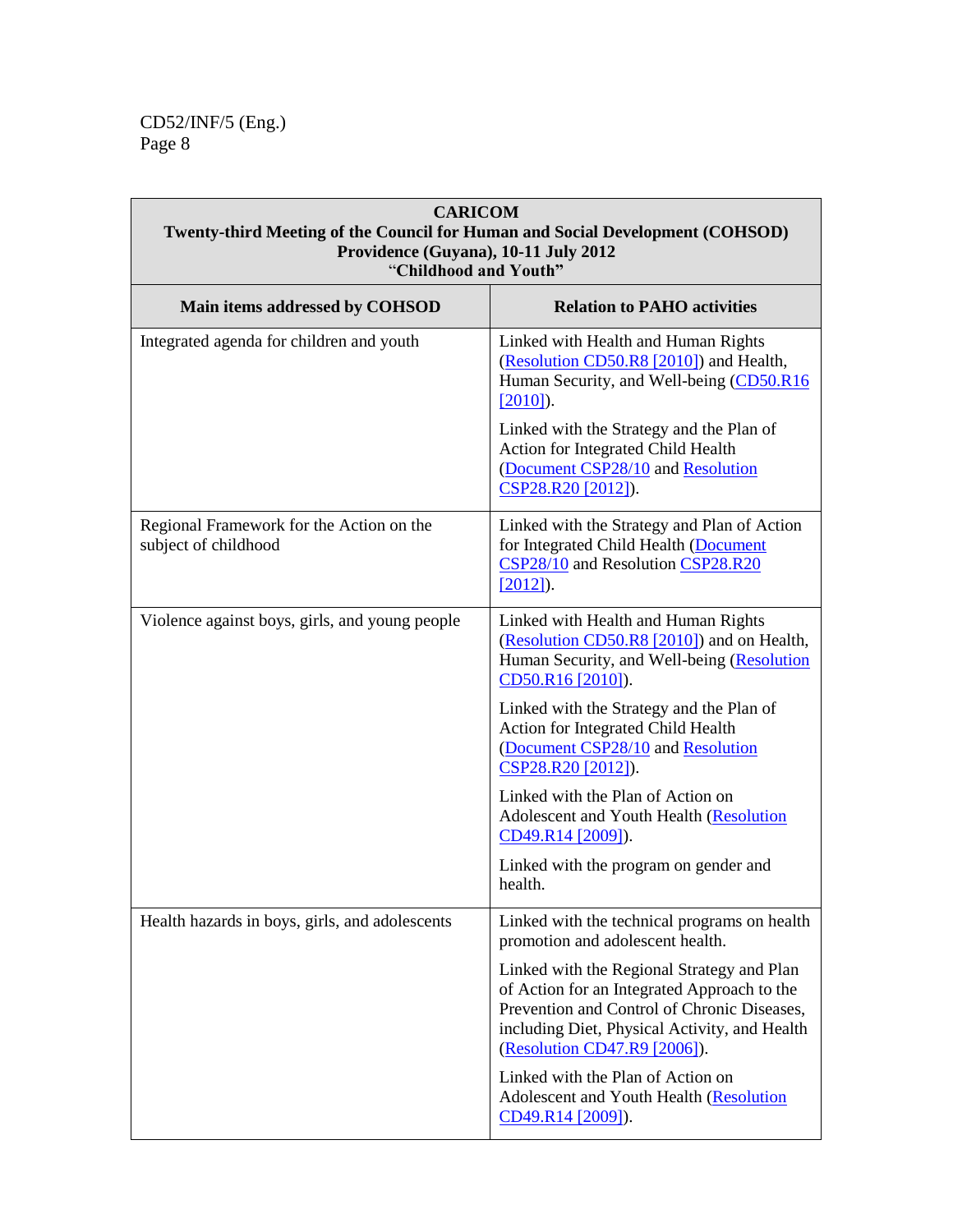| <b>CARICOM</b><br><b>Twenty-third Meeting of the Council for Human and Social Development (COHSOD)</b><br>Providence (Guyana), 10-11 July 2012<br>"Childhood and Youth" |                                                                                                                           |
|-------------------------------------------------------------------------------------------------------------------------------------------------------------------------|---------------------------------------------------------------------------------------------------------------------------|
| Main items addressed by COHSOD                                                                                                                                          | <b>Relation to PAHO activities</b>                                                                                        |
| Toward the prohibition of corporal punishment                                                                                                                           | Linked with Health and Human Rights<br>(Resolution CD50.R8 [2010]).                                                       |
| Creation of institutional capacity to address<br>violence with a gender approach                                                                                        | Linked with the program on gender and<br>health.                                                                          |
|                                                                                                                                                                         | Linked with the Plan of Action for<br><b>Implementing the Gender Equality Policy</b><br>(Document CSP28/INF/3(B) [2012]). |

# *Caucus of Ministers of Health of the Caribbean*

8. PAHO offers its facilities for meetings of the Caucus of Ministers of Health of the Caribbean and, along with CARICOM, acts as secretariat. The most recent meeting of the Caucus was held 15-16 September 2012 in Washington D.C., before the 28th Pan American Sanitary Conference.

| <b>CARICOM</b><br>XXI Meeting of the Caucus of Ministers of Health of the Caribbean<br>Washington D.C., PAHO Headquarters, 15-16 September 2012                                 |                                                                                                                                                                                                                                                                                                                                               |
|---------------------------------------------------------------------------------------------------------------------------------------------------------------------------------|-----------------------------------------------------------------------------------------------------------------------------------------------------------------------------------------------------------------------------------------------------------------------------------------------------------------------------------------------|
| <b>Items addressed</b>                                                                                                                                                          | <b>Relation to PAHO activities</b>                                                                                                                                                                                                                                                                                                            |
| <b>CARPHA</b>                                                                                                                                                                   | Linked with PAHO's subregional work<br>program with the Caribbean, especially<br>CAREC and CFNI.                                                                                                                                                                                                                                              |
| Noncommunicable diseases: Report on the<br>implementation of the Declaration of Port of<br>Spain and of the United Nations High-level<br>Meeting of the General Assembly (2011) | Linked with the Strategy for the Prevention<br>and Control of Noncommunicable Diseases<br>(Document CSP28/9 and Resolution<br>$CSP28.R13 [2012]$ ; and the Report on the<br>United Nations High-level Meeting of the<br>General Assembly on the Prevention and<br><b>Control of Noncommunicable Diseases</b><br>(Document CD51/INF/4 [2011]). |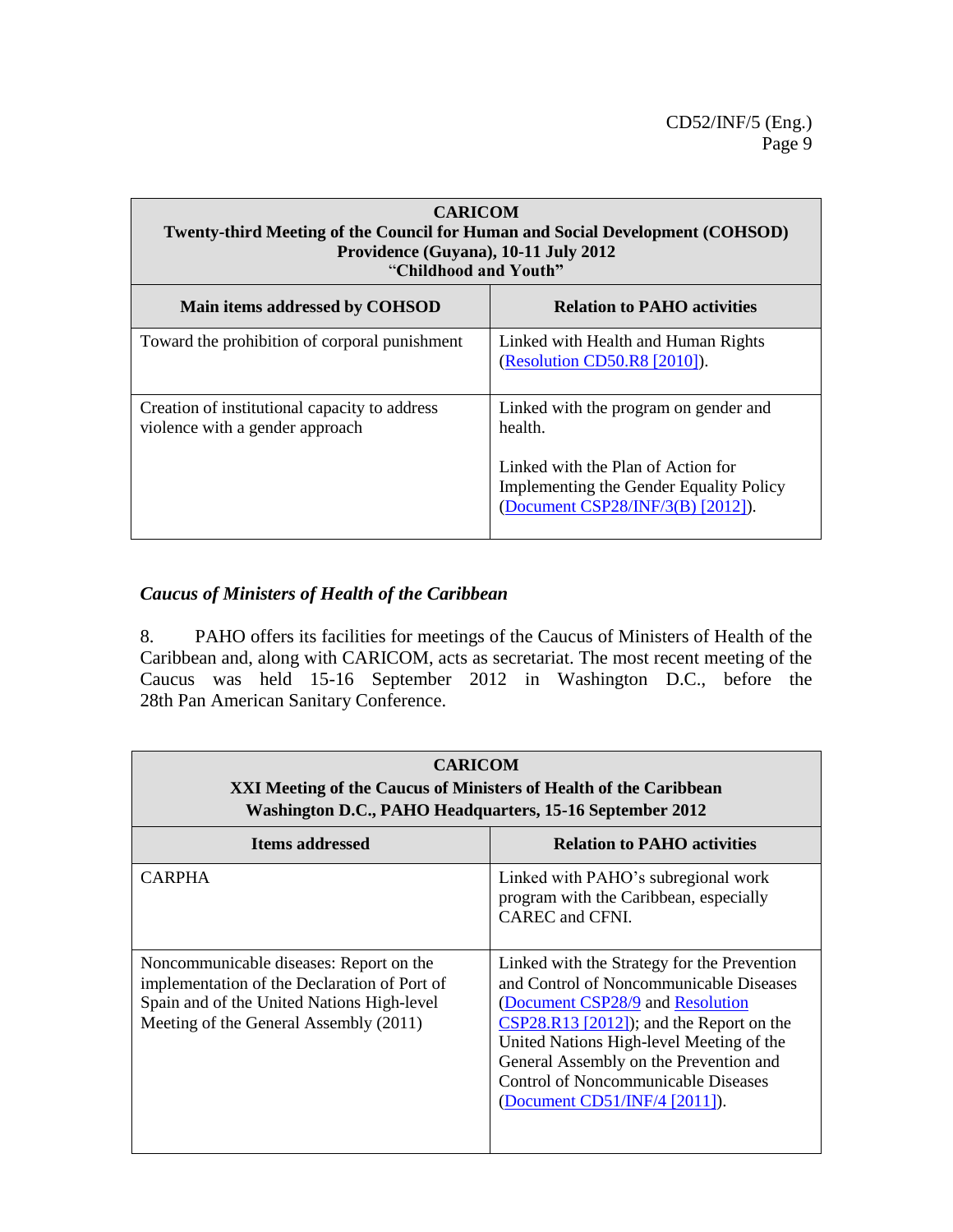| <b>CARICOM</b><br>XXI Meeting of the Caucus of Ministers of Health of the Caribbean<br>Washington D.C., PAHO Headquarters, 15-16 September 2012 |                                                                                                                                                                                                                                                                    |
|-------------------------------------------------------------------------------------------------------------------------------------------------|--------------------------------------------------------------------------------------------------------------------------------------------------------------------------------------------------------------------------------------------------------------------|
| <b>Items addressed</b>                                                                                                                          | <b>Relation to PAHO activities</b>                                                                                                                                                                                                                                 |
|                                                                                                                                                 | Linked with the Regional Strategy and Plan<br>of Action for an Integrated Approach to the<br>Prevention and Control of Chronic Diseases,<br>including Diet, Physical Activity, and Health<br>(Resolution CD47.R9 [2006]).<br>Pan American Forum for Action on NCDs |
|                                                                                                                                                 | (2012).                                                                                                                                                                                                                                                            |
| Development of Human Resources for Health<br>(Registration of nurses)                                                                           | Linked with Regional Goals for Human<br>Resources for Health 2007-2015 (Document<br>CSP28/INF/3 (G) [2012]).                                                                                                                                                       |
|                                                                                                                                                 | Linked with the technical program for the<br>development of human resources for health.                                                                                                                                                                            |
|                                                                                                                                                 | Regional Observatory of Human Resources<br>for Health.                                                                                                                                                                                                             |
| Elimination of the vertical transmission of HIV<br>and congenital syphilis                                                                      | Linked with the progress report on the<br>PAHO Regional Strategic Plan for<br>HIV/AIDS/STI, 2006-2015: Mid-term<br>Evaluation (Document CSP28/INF/3(D)<br>$[2012]$ .                                                                                               |
|                                                                                                                                                 | Linked with the Strategy and Plan of Action<br>for Elimination of Mother-to-Child<br>Transmission of HIV and Congenital<br>Syphilis (Resolution CD50.R12 [2010]).                                                                                                  |
|                                                                                                                                                 | Linked with the program for Health<br>Surveillance and Disease Prevention and<br>Control.                                                                                                                                                                          |
| PANCAP/CARPHA partnership and update on<br>progress of Phase II of the Global Fund Round 9<br>Grant                                             | Linked with the progress report on the<br>PAHO Regional Strategic Plan for<br>HIV/AIDS/STI, 2006-2015: Mid-term<br>Evaluation (Document CSP28/INF/3(D)<br>$[2012]$ ).                                                                                              |
| Updating of IHR implementation, including the<br>handling of radioactive material and toxic<br>chemicals                                        | Linked with the initiative: Radiation<br>Protection and Safety of Radiation Sources:<br><b>International Basic Safety Standards</b><br>(Document CSP28/17 and Resolution<br>CSP28.R15 [2012]).                                                                     |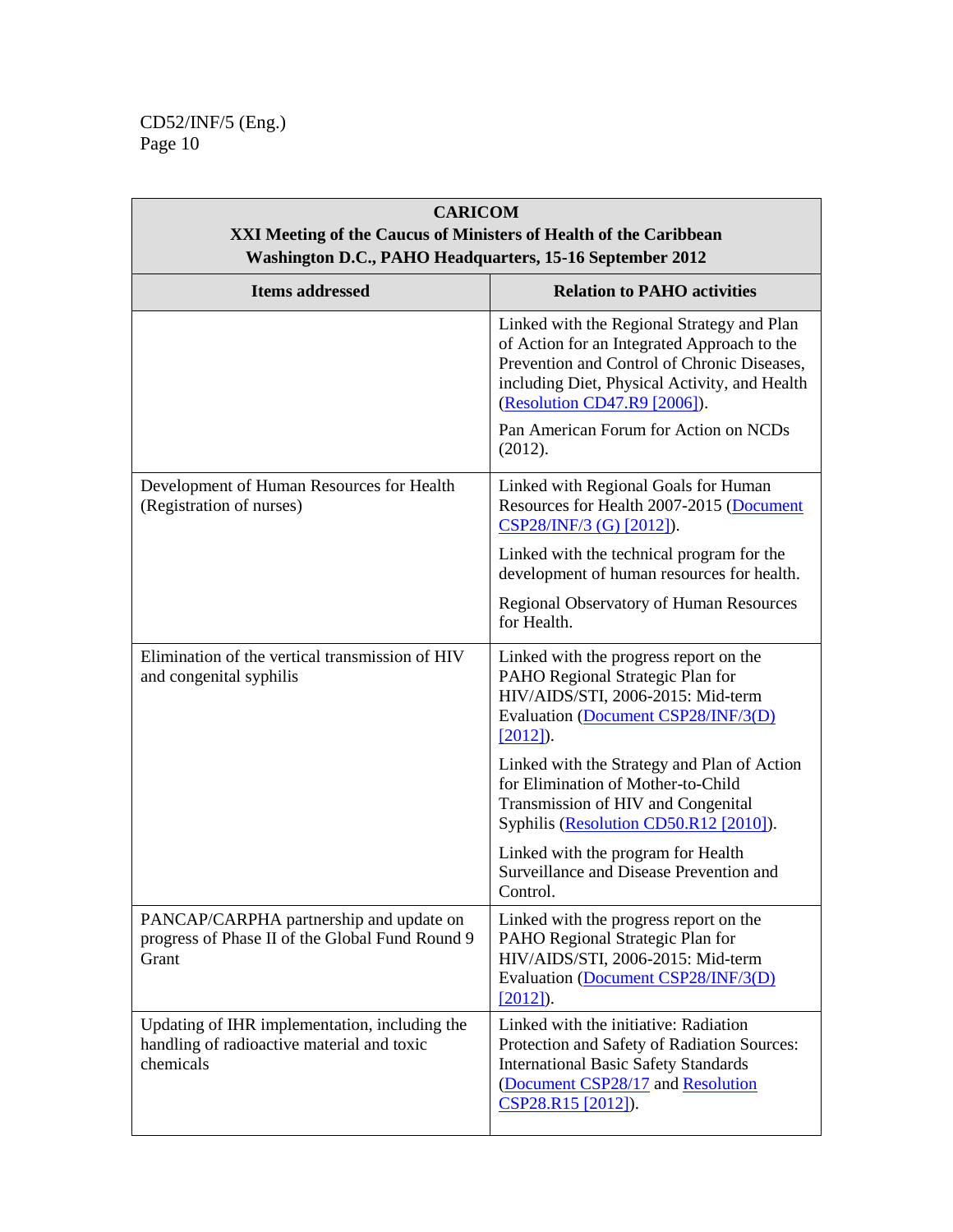| <b>CARICOM</b><br>XXI Meeting of the Caucus of Ministers of Health of the Caribbean<br>Washington D.C., PAHO Headquarters, 15-16 September 2012 |                                                                                                                            |
|-------------------------------------------------------------------------------------------------------------------------------------------------|----------------------------------------------------------------------------------------------------------------------------|
| <b>Items addressed</b>                                                                                                                          | <b>Relation to PAHO activities</b>                                                                                         |
|                                                                                                                                                 | Linked with the Implementation of the<br><b>International Health Regulations (Document</b><br>CD51/INF/5(D) [2011]).       |
| Implementation of the regional pharmaceutical<br>policy                                                                                         | Linked with Strengthening National<br>Regulatory Authorities for Medicines and<br>Biologicals (Resolution CD50.R9 [2010]). |
| Review of the PAHO subregional cooperation<br>framework                                                                                         | Linked with the Caribbean subregional<br>Cooperation Program.                                                              |
| University of the West Indies: graduate-level<br>programs in public health                                                                      | Linked with Regional Goals for Human<br>Resources for Health, 2007-2015 (Document<br>CSP28/INF/3(G) [2012]).               |
|                                                                                                                                                 | Linked with the technical program for the<br>development of human resources for health.                                    |
|                                                                                                                                                 | Regional Observatory of Human Resources<br>for Health.                                                                     |

# **(c) SOUTH AMERICA**

 $\overline{a}$ 

### *Andean Community of Nations (CAN): Andean Health Agency/Hipólito Unanue Agreement (ORAS/CONHU)*

9. Within the framework of the Andean Community of Nations, the Andean Agency of Health/Hipólito Unanue Agreement (ORAS/CONHU) acts as technical secretariat of the Meeting of Ministers of Health of the Andean Area (REMSAA).<sup>4</sup> PAHO participates in these meetings as the technical advisory agency on health. The most recent REMSAA was held in Bogotá (Colombia), 21-23 November 2012. The XXXIV REMSAA will be held in Bolivia in 2013. The date has not yet been confirmed.

<sup>&</sup>lt;sup>4</sup> Link to information on REMSAA: [http:/www.orasconhu.org/remsaa/resoluciones-8.](http://www.orasconhu.org/remsaa/resoluciones-8)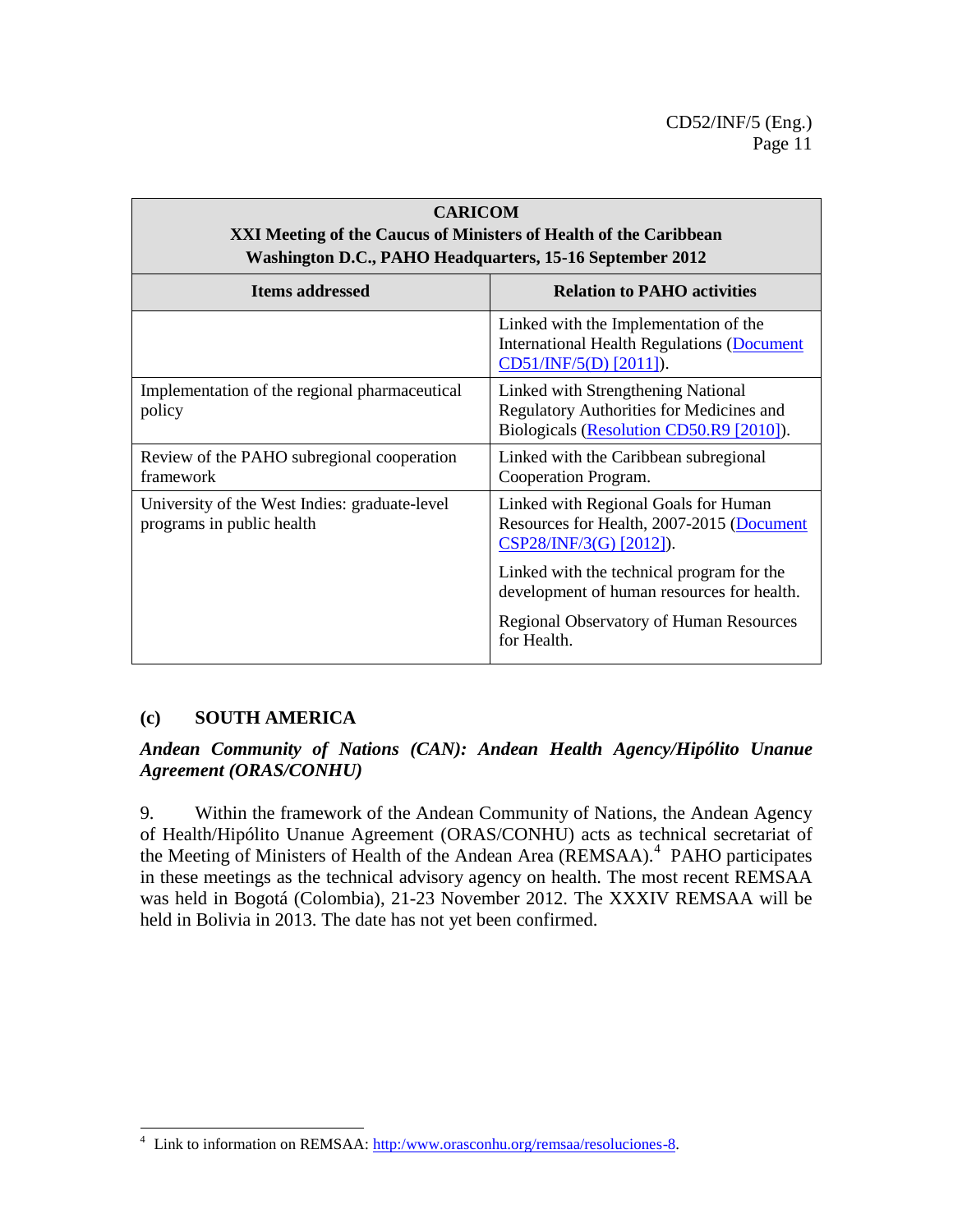### **Andean Community of Nations Andean Agency of Health/Hipólito Unanue Agreement (ORAS-CONHU) XXXIII Regular Meeting of Ministers of Health of the Andean Area (REMSAA) Bogotá (Colombia), 21-23 November 2012**

| <b>Resolutions adopted</b>                                                                         | <b>Relation to PAHO activities</b>                                                                                                                                 |
|----------------------------------------------------------------------------------------------------|--------------------------------------------------------------------------------------------------------------------------------------------------------------------|
| REMSAA XXXIII/474: Andean policy on the<br>planning and management of human resources<br>in health | Linked with the technical program for the<br>development of human resources for health.                                                                            |
|                                                                                                    | Regional Observatory of Human Resources for<br>Health.                                                                                                             |
|                                                                                                    | Linked with Regional Goals for Human<br>Resources for Health 2007-2015 (Document<br>CSP28/INF/3(G) [2012]).                                                        |
| REMSAA XXXIII/475: Andean week of social<br>response against dengue                                | Linked with the progress report on the Current<br>Dengue Situation (Document CSP28/INF/3(E)<br>$[2012]$ ).                                                         |
|                                                                                                    | Linked with the regional dengue program<br>(PAHO/GT-Dengue International).                                                                                         |
|                                                                                                    | Linked with the technical program on dengue<br>and Resolution CD44.R9 (2003).                                                                                      |
| REMSAA XXXIII/476: Andean plan for health<br>disaster risk management, 2013-2017                   | Linked with the program on emergency<br>preparedness and disaster relief.                                                                                          |
|                                                                                                    | Linked with the Coordination of International<br>Humanitarian Assistance in Health in Case of<br>Disasters (Document CSP28/13 and Resolution<br>CSP28.R19 [2012]). |
| REMSAA XXXIII/477: Generic drug strategy<br>of the countries of the Andean subregion               | Linked with the Strategic Fund and with the<br>technical program on medicines and health<br>technologies.                                                          |
|                                                                                                    | Regional Platform on Access and Innovation<br>for Health Technologies (2012).                                                                                      |
|                                                                                                    | Linked with Health Technology Assessment<br>and Incorporation into Health Systems<br>(Document CSP28/11 and Resolution<br>CSP28.R9 [2012]).                        |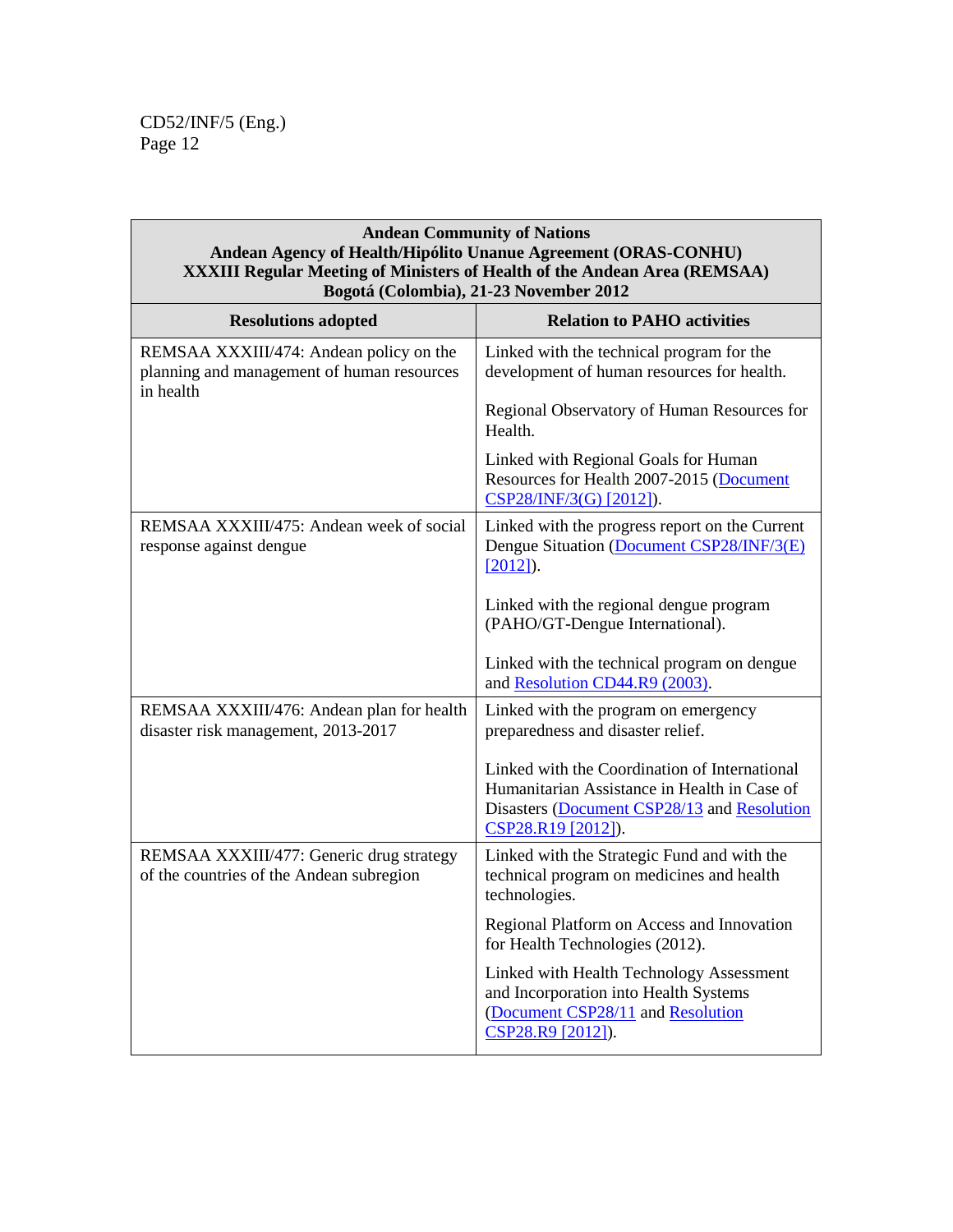#### **Andean Community of Nations Andean Agency of Health/Hipólito Unanue Agreement (ORAS-CONHU) XXXIII Regular Meeting of Ministers of Health of the Andean Area (REMSAA) Bogotá (Colombia), 21-23 November 2012**

| <b>Resolutions adopted</b>                                                                                                       | <b>Relation to PAHO activities</b>                                                                                                                              |
|----------------------------------------------------------------------------------------------------------------------------------|-----------------------------------------------------------------------------------------------------------------------------------------------------------------|
| REMSAA XXXIII/478: Andean Policy: sexual<br>and reproductive health for adolescents with<br>emphasis on pregnancy prevention     | Linked with the Adolescent and Youth<br>Regional Strategy and Plan of Action, 2010-<br>2018.                                                                    |
|                                                                                                                                  | Linked with Health and Human Rights<br>(Resolution CD50.R8 [2010]) and Health,<br>Human Security, and Well-being (Resolution<br>CD50.R16 [2010]).               |
| REMSAA XXXIII/479: Plan of action on the<br><b>Andean Disability Policy</b>                                                      | Linked with the technical program on disability<br>and rehabilitation.                                                                                          |
| REMSAA XXXIII/480: Andean subregional                                                                                            | Linked with the HIV/AIDS technical program.                                                                                                                     |
| plan for a joint effort on HIV and blood<br>transfusion safety, 2013-2017                                                        | Linked with the progress report on the PAHO<br>Regional Strategic Plan for HIV/AIDS/STI,<br>2006-2015: Mid-term Evaluation (Document<br>CSP28/INF/3(D) [2012]). |
|                                                                                                                                  | <b>Improving Blood Availability and Transfusion</b><br>Safety in the Americas, 2006-2010 (Resolution<br>CD48.R7 [2008]).                                        |
|                                                                                                                                  | Progress Report on the Regional Initiative for<br>Blood Safety and Plan of Action for 2006-2010<br>(Document CD46/16 [2005]).                                   |
|                                                                                                                                  | Strengthening Blood Banks in the Region of<br>the Americas (Document CD41/13 [1999]).                                                                           |
| REMSAA XXXIII/481: Health situation of<br>Andean migrants in Spain                                                               | Linked with Health and Human Rights<br>(Resolution CD50.R8 [2010]) and on Health,<br>Human Security, and Well-being (Resolution<br>CD50.R16 [2010]).            |
| REMSAA XXXIII/483: Strategic Plan 2013-<br>2017 of the Andean Health Agency-Hipólito<br>Unanue Agreement and Operating Plan 2013 | Linked with the technical program that deals<br>with subregional health cooperation.                                                                            |

# *Southern Common Market (MERCOSUR): Working Subgroup 11 (SGT 11)*

10. In this area, it should be noted that meetings of Working Subgroup 11 on Health (SGT 11) adopt resolutions that are then submitted for the consideration of the Common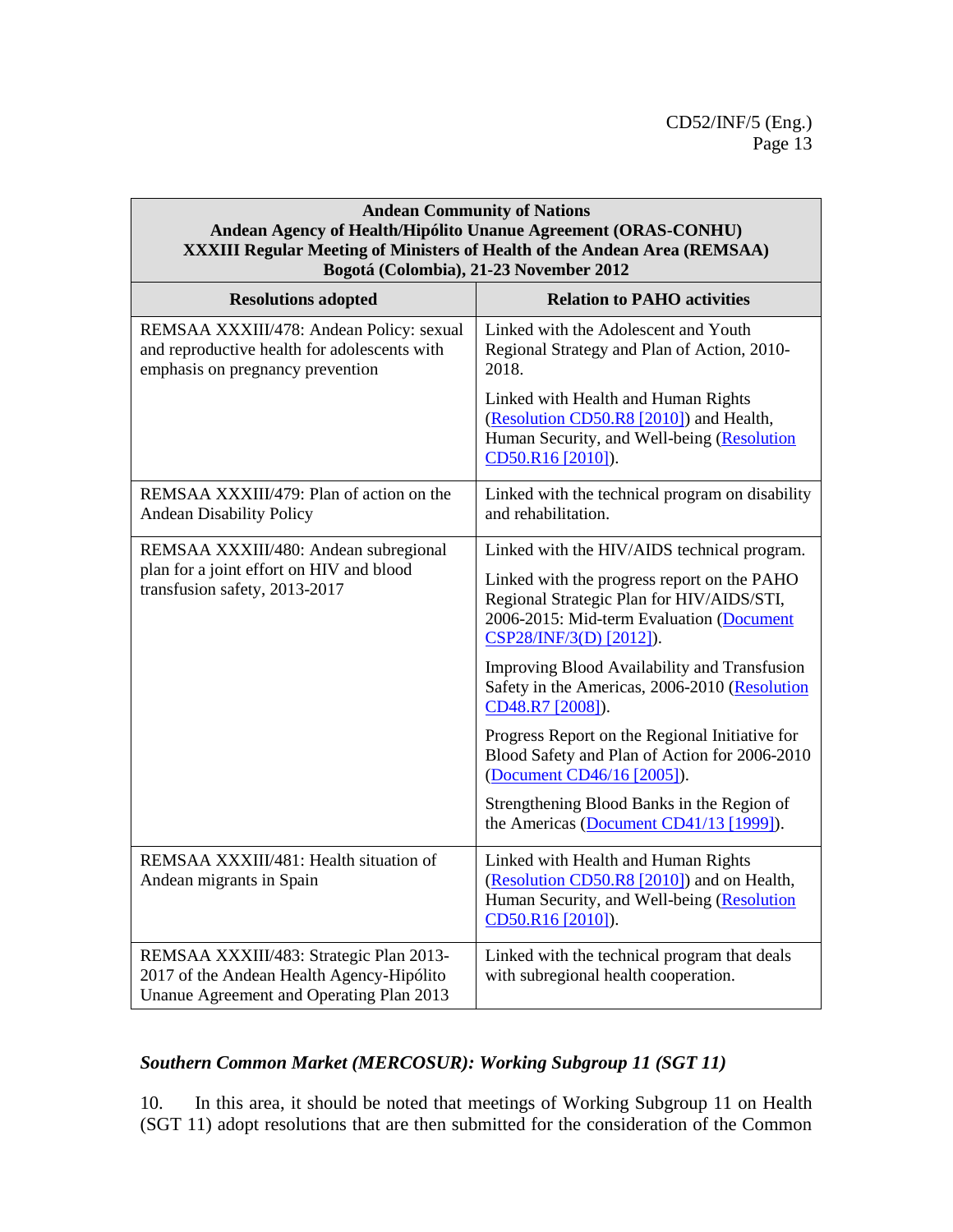Market Group (GMC), discuss proposed resolutions that are sent for internal consultation, and analyze resolutions that constitute recommendations in each Commission of SGT 11 (the Commission on Health Care, the Commission on Health Products, and the Commission on Health Surveillance, in addition to the resolutions on national coordination). In general, these are issues related to regulation and the harmonization of standards. PAHO participates in its capacity as the technical advisory agency on health. The latest of these meetings, the XL Regular Meeting of SGT 11 (Health) was held in Montevideo (Uruguay), from 8 to 12 April 2013. As always, resolutions submitted for the consideration of the GMC were adopted.

11. Furthermore, regular sessions of the meetings of MERCOSUR ministers of health are held at least twice a year (one under each *pro tempore* presidency, which rotates every six months). The XXXIV Meeting of MERCOSUR Ministers of Health (RMS) was held from 14 to 15 June 2013 in the city of Montevideo (Uruguay).

| <b>MERCOSUR</b><br><b>XXXIV Meeting of MERCOSUR Ministers of Health</b><br>Montevideo (Uruguay), 14-15 June 2013 |                                                                                                                                                                                                                         |  |
|------------------------------------------------------------------------------------------------------------------|-------------------------------------------------------------------------------------------------------------------------------------------------------------------------------------------------------------------------|--|
| <b>Agreements approved</b>                                                                                       | <b>Relation to PAHO activities</b>                                                                                                                                                                                      |  |
| Agreement 01/13: Dissemination of case<br>studies of interventions on social determinants<br>of health           | Linked with the technical program on<br>sustainable development and environmental<br>health.                                                                                                                            |  |
|                                                                                                                  | Linked with the progress report on social<br>determinants of health (Document<br>$CSP28/INF/3-A$ [2012])                                                                                                                |  |
|                                                                                                                  | Linked with the Strategy and Plan of Action on<br>Climate Change (Document CD51/6, Rev.1)<br>and Resolution CD51.R15 [2011]).                                                                                           |  |
|                                                                                                                  | Linked with the Faces, Voices, and Places<br>initiative.                                                                                                                                                                |  |
|                                                                                                                  | Linked with the World Conference on Social<br>Determinants of Health (Rio de Janeiro)<br>[Brazil], October 2011) and the Regional<br><b>Consultation on Social Determinants of Health</b><br>(Costa Rica, August 2011). |  |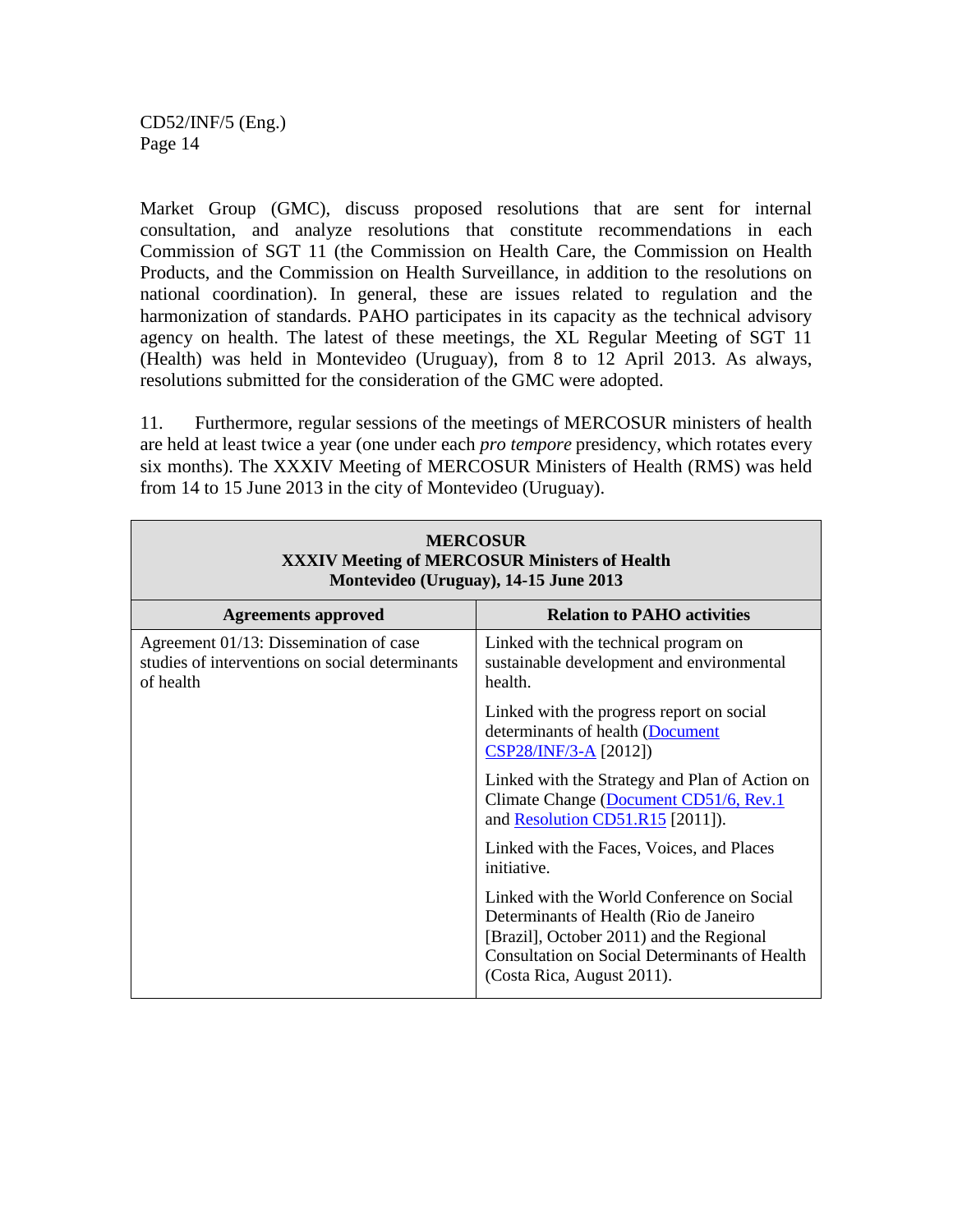| <b>MERCOSUR</b><br><b>XXXIV Meeting of MERCOSUR Ministers of Health</b><br>Montevideo (Uruguay), 14-15 June 2013                                                                                                        |                                                                                                                                                                                                                                                                                                          |
|-------------------------------------------------------------------------------------------------------------------------------------------------------------------------------------------------------------------------|----------------------------------------------------------------------------------------------------------------------------------------------------------------------------------------------------------------------------------------------------------------------------------------------------------|
| <b>Agreements approved</b>                                                                                                                                                                                              | <b>Relation to PAHO activities</b>                                                                                                                                                                                                                                                                       |
| Agreement 02/13: Invitation to the Ministers<br>responsible for social programs to support<br>health-promotion initiatives to combat the<br>continual increase in obesity and other<br>noncommunicable chronic diseases | Linked with the Regional Strategy and Plan of<br>Action on Nutrition in Health and<br>Development 2006-2015: Mid-term Review<br>(Document CSP28/INF/3-C [2012]).<br>Linked with the Pan American Alliance on<br>Nutrition and Development for the<br>Achievement of the Millennium Development<br>Goals. |
| Declaration on universal access to diagnosis<br>and treatment for tuberculosis control                                                                                                                                  | Linked with the Regional Strategy for<br>Tuberculosis Control, 2005-2015 (Resolution<br>CD46.R12 [2005]).<br>Linked with PAHO report: Tuberculosis in the<br>Region of the Americas Regional Report 2011.<br>Epidemiology, Control, and Financing.                                                       |
| Declaration on sexual and reproductive health<br>for Cairo+20                                                                                                                                                           | Linked with the Plan of Action on Adolescent<br>and Youth Health (Resolution CD49.R14<br>$[2009]$ ).<br>Linked with Health and Human Rights<br>(Resolution CD50.R8 [2010]) and Health,<br>Human Security, and Well-being (Resolution<br>CD50.R16 [2010]).                                                |
| Declaration for the drafting of an action<br>protocol for the donation of skin tissue for<br>disaster situations                                                                                                        | Linked with the Policy Framework for Human<br>Organ Donation and Transplantation<br>(Resolution CD49.R18 [2009]).                                                                                                                                                                                        |
| Declaration on the management of chemical<br>substances                                                                                                                                                                 | Linked with the technical program for<br>sustainable development and environmental<br>health.<br>Linked with the initiative: Radiation Protection<br>and Safety of Radiation Sources: International<br>Basic Safety Standards (Document CSP28/17                                                         |

 $\sqrt{2}$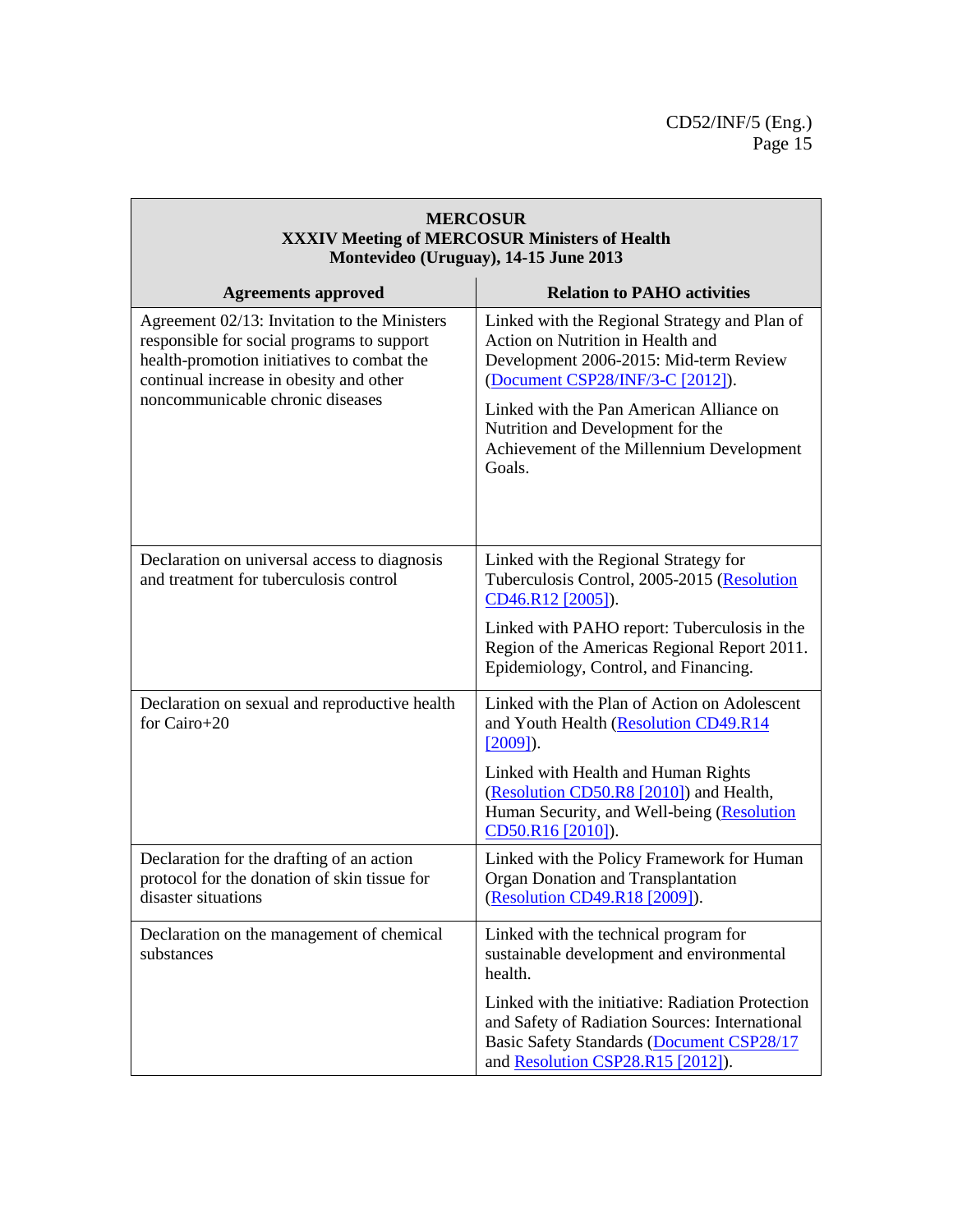### *Amazon Cooperation Treaty Organization (ACTO)*<sup>5</sup>

12. Within the framework of the new Strategic Agenda 2012-2020, PAHO/WHO is engaged in technical cooperation activities with the Health Coordination Office of the ACTO Permanent Secretariat. This technical cooperation was formalized with the signing of a Framework Agreement between the two organizations during the 51st Directing Council of PAHO (2011).

# *Union of South American Nations (UNASUR)*<sup>6</sup> **:** *South American Health Council*

13. The South American Health Council (CSS) of UNASUR has a Coordinating Committee, a Technical Secretariat, and several technical groups. The Technical Secretariat, which is comprised of the President *pro tempore* and representatives of two countries (the preceding and following *pro tempore* presidents) convenes and supports the meetings of the Council. PAHO participates in the Coordinating Committee as an observer. Peru currently holds the *pro tempore* presidency and Suriname will be the next country. The most recent meeting of the CSS was held in Lima (Peru) on 4-5 September 2012.

 $\overline{\phantom{a}}$ 

<sup>&</sup>lt;sup>5</sup> Link to information on ACTO: [http://www.otca.info/portal/.](http://www.otca.info/portal/)

<sup>&</sup>lt;sup>6</sup> Link to information on the South American Health Council: [www.unasursg.org.](http://www.unasursg.org/)